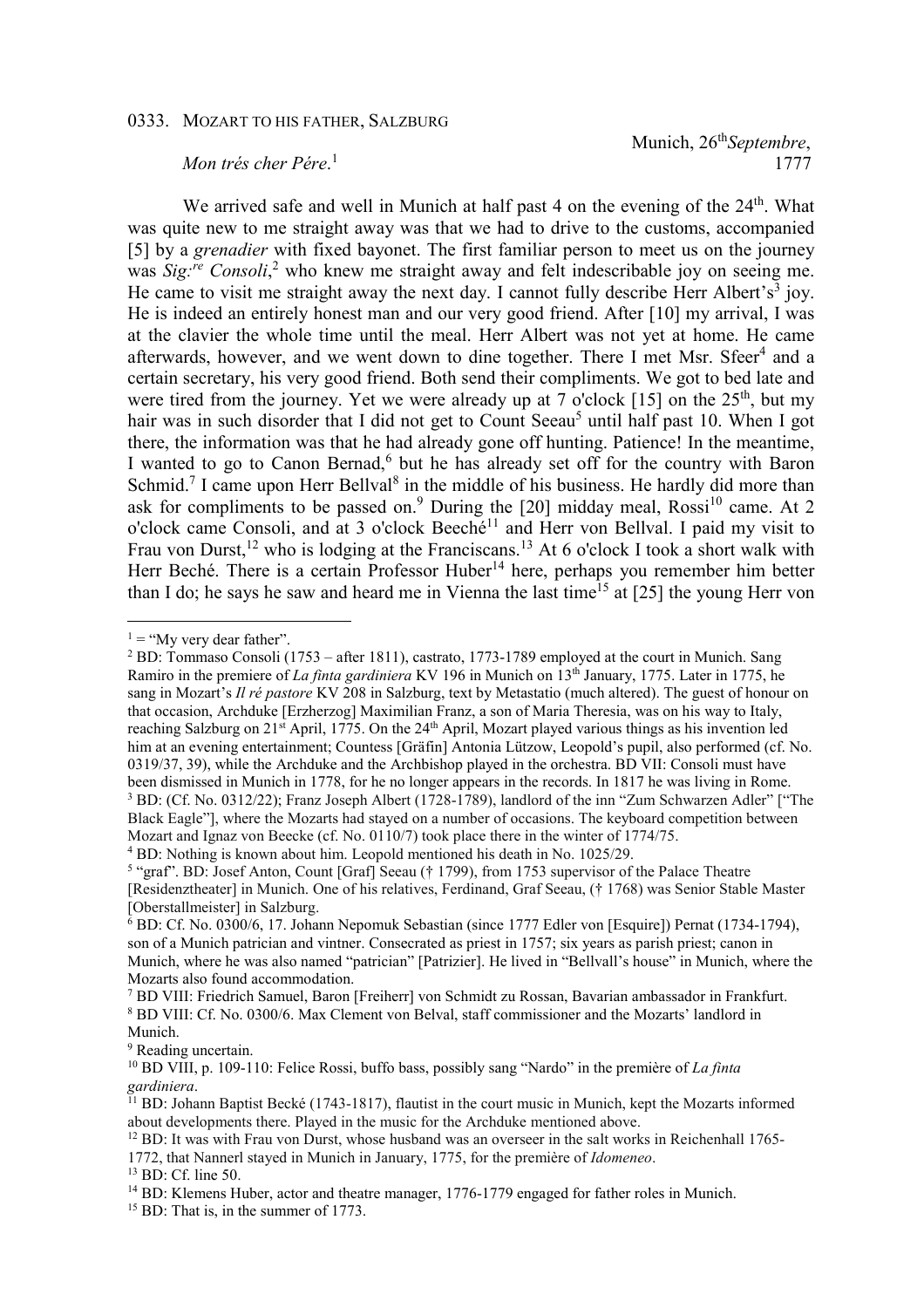Mesmer's.<sup>16</sup> He is not too big, not too small, pale, with white/grey hair and in his physiognomy not unlike the Junior Riding Master.<sup>17</sup> He is also the vice-supervisor *du theatre*: <sup>18</sup> his work is to read through the plays that they want to perform, to improve them, ruin them, add things, remove things. He comes to [30] Albert every evening. He speaks with me very frequently. Today, being Friday the  $26<sup>th</sup>$ , I was at Count Seeau's at half past 8. It happened this way: I went into the house, and Mad. Niesser<sup>19</sup> the actress was just coming out and asked me, You are surely looking for the Count? Yes. He is still in his garden. God knows when he will come. I asked her where his garden is. Yes, said she, I also have something to talk to him about, [35] let us go to him together. Hardly had we come out through the gate when the count came towards us, and when he was about 12 paces from me he recognised me and called me by my name. He was very courteous. He already knew what had been happening to me.<sup>20</sup> We went upstairs completely alone and slowly and I very briefly disclosed my situation to him. He said I should request an audience [40] with His Electoral Highness<sup>21</sup> as soon as possible. If I were not granted a hearing, however, I should simply present my case in writing. I implored him to keep all of this quiet – he gave me his promise. When I said to him, What is missing here is a real composer, he said: I am well aware of that! After this, I went to the bishop in Chiemsee,<sup>22</sup> and was with him for half an hour. [45] I told him everything. He promised to do everything he could for me in this matter. He drove to Nümphenburg<sup>23</sup> at 1 o'clock, and promised me he would assuredly speak to Her Electoral Highness the Electress.<sup>24</sup> On Sunday evening the court returns here. Today, at midday, we were guests of Herr von Belval at Rasco's.<sup>25</sup> He and they, Herr von Lori,<sup>26</sup> Belval, Passauer,<sup>27</sup> everyone sends their compliments. Next we went [50] to Frau von Durst. She is lodging in Mayor Schmadl's<sup>28</sup> house 3 flights of stairs up. Herr von Lori is lodging on the second floor. From there, Herr Siegl<sup>29</sup>  $|$ : who has now been married for 2 months : collected us and we all went together to Frau von Hofstetten;<sup>30</sup> her husband is not here, but will come soon. Franz Dufresne<sup>31</sup> is a court counsellor, but so far *sine auro*.<sup>32</sup> Afterwards, Siegl took [55] Mama home, she having given Beeche her word that she would

 $\overline{a}$ 

<sup>21</sup> "S: Churf: Durchl:". BD: Elector Maximilian III Joseph, cf. No. 0050/7.

<sup>&</sup>lt;sup>16</sup> BD: Joseph Conrad Mesmer (1735-1804), school director at St. Stephan's. A distant relative of Dr. Franz Anton Mesmer, the famous "magnetiser".

<sup>&</sup>lt;sup>17</sup> BD: Jakob Lindert.

 $18 =$  "Of the theatre".

<sup>&</sup>lt;sup>19</sup> BD: Frau Nieser, née Hörl, wife of the Munich theatre director Johann Franz Nieser; the latter, originally a lawyer, founded a theatre troupe in 1771 in which Emanuel Schikaneder played *Hamlet* in 1777.

<sup>&</sup>lt;sup>20</sup> BD: Seeau already knew about the dismissal from service of Leopold and Wolfgang, cf. No. 0329/29.

<sup>&</sup>lt;sup>22</sup> BD: Ferdinand Christoph, Count [Graf] Waldburg-Zeil (1719-1786), Prince-Bishop [Fürst-Bischof] of Chiemsee.

<sup>&</sup>lt;sup>23</sup> BD: Schloss Nymphenburg, summer residence of the Bavarian Elector.

<sup>&</sup>lt;sup>24</sup> "mit S: Chr: Durchlaücht der Churfürstin". BD: Maria Anna Sophie, daughter of Elector Friedrich August III of Saxony, wife of Elector Maximilian III Joseph.

<sup>25</sup> BD: Possibly Georg Raso, Electoral Gentleman-at-arms. "Rasco" could also be a landlord.

<sup>&</sup>lt;sup>26</sup> BD: Possibly Johann Georg von Lori (1723-1787), adviser at court in Munich, responsible for the foundation of the Munich Academy of the Sciences.

<sup>27</sup> BD: Two possibilies: Johann Ignaz Andreas, Ritter und Edler von Passauer auf Hellenbrunn, adviser at court, in 1775 administrator of the Elector's breweries, and/or Andreas Ignaz, Ritter und Edler von Passauer auf Hellenbrunn, adviser at court, from 1775 adjutant administrator of the Elector's breweries.

<sup>&</sup>lt;sup>28</sup> "burgermeister schmadl". BD VII: Joseph Anton von Schmädel auf Bucherried, Esquire [Edler von Schmädel auf Bucherried], one of the mayors in the Munich city administration.

<sup>29</sup> BD: Johann Georg Sigl, keyboard teacher, cf. No. 0349/40-41.

<sup>&</sup>lt;sup>30</sup> BD VIII: Probably the wife of the court adviser and general director of roads, bridges and waterworks, Joseph Aloys von Hofstetten, cf. No. 0932/28.

<sup>31</sup> BD VIII: Also "Dufraisne". Franz de Paula Dufresne, c. 1757-1792, court councillor [Hofrat] from 1777, cf. No. 0333/53-54. His father was probably Franz Ignaz, actual court chamber councillor [wirkl.

Hofkammerrat] and commissioner, ennobled 1765. He found the accommodation for Nannerl in 1774.  $32$  BD:  $=$  "without gold", unsalaried.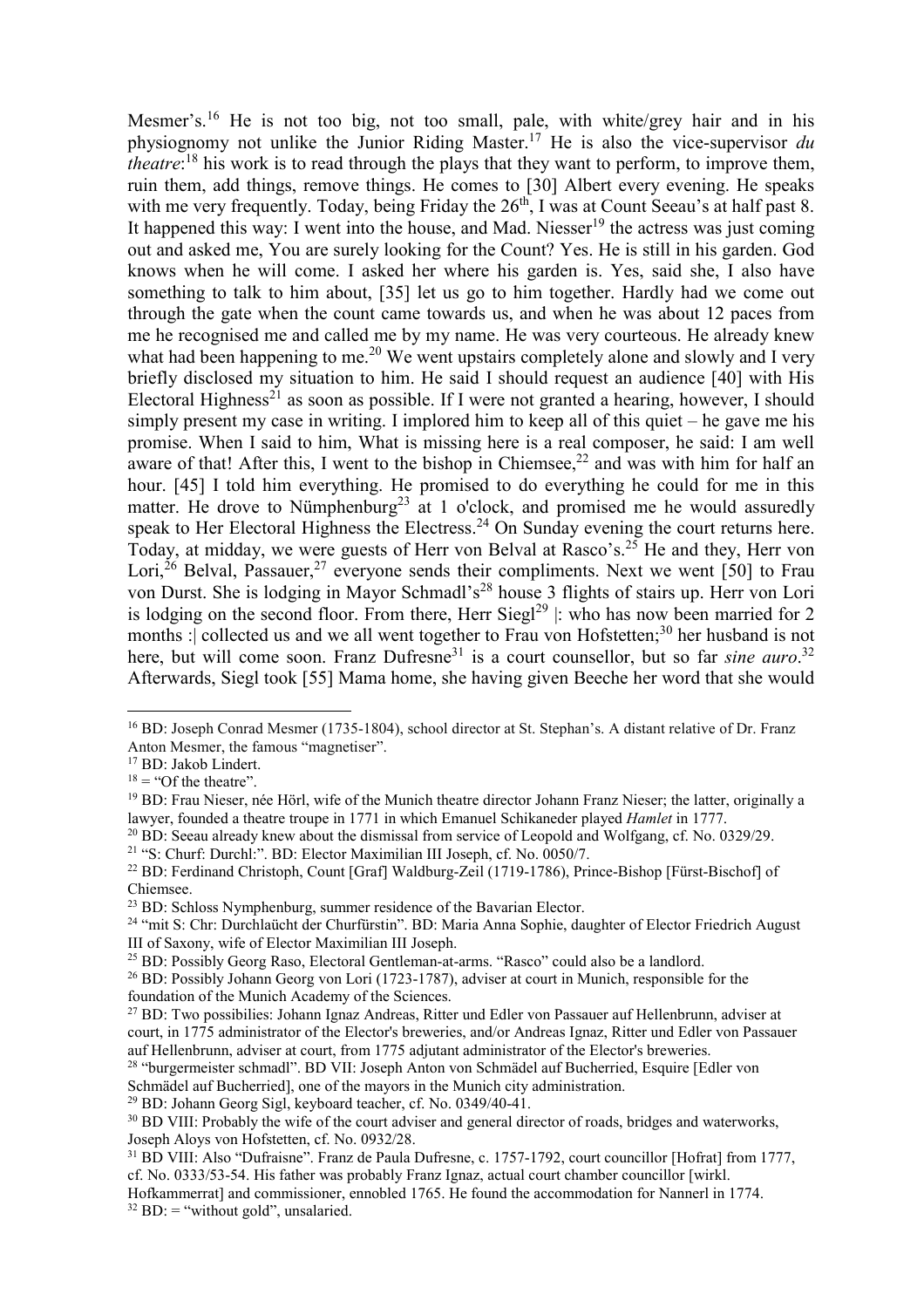go to the theatre<sup>33</sup> with him, and I accompanied Frau von Durst home, and subsequently to the theatre, where we met. The play was: Henriette,  $34$  or She is already married. This morning, at half past 11, I called with Becche on Fräulein von Seau,<sup>35</sup> who is pretty as a picture. Fräulein von Tosson<sup>36</sup> has made a very good match. [60] His name is Hepp. They say he is very rich. Herr Joannes Krönner<sup>37</sup> has been declared vice-concertmaster, and all by some coarse speech. He performed two symphonies |: *Dio mene liberi* :|<sup>38</sup> of his own composition;<sup>39</sup> the Elector asked him: Did you really compose that?  $-$  Yes, Your Electoral Highness. From whom did you learn it? – From a schoolteacher in [65] Switzerland – – One makes so much out of the composition  $-\frac{1}{n}$  – This schoolteacher did indeed tell me more than all our *compositeurs*<sup>40</sup> here were able to tell me. Today, Count Schönborn and his consort,<sup>41</sup> the sister of the Archbishop, arrived just as I was at the theatre. In conversation, Herr Albert said that I was here and told him that I was no longer in service. He and she were [70] quite amazed. They were *absolument*<sup>42</sup> not prepared to believe that I had had 12 florins 30 kreuzers of blessed memory!<sup>43</sup> They were only changing at a post-stage, they would have liked to speak to me, but I was no longer able to meet them. But now I ask to be allowed to enquire about your circumstances and your health. I hope, as does my Mama, that you, sir, are very well indeed.

[75] I am always in my best humour. There is such a feathery lightness about my heart since I got away from that chicanery!  $-$  I am already fatter as well. Herr von Wallau<sup>44</sup> spoke to me in the theatre today and I paid my visit to Countess Laroso<sup>45</sup> in her box. Now I simply must make a bit of space for my Mama. I asked that compliments should be passed on to the entire Most Worthy Company  $[80]$  of Riflemen<sup>46</sup> from three of its members, mainly from my Mama, myself, and Msr.  $Novac<sub>1</sub><sup>47</sup>$  who comes to the Alberts daily. In the meantime, take the best care of yourself, my very dearest Papa. I kiss your hands countless times and embrace my sister the street urchin.

Wolfg: Amadé Mozart

POSTSCRIPT BY MARIA ANNA MOZART:

 $\overline{a}$ 

<sup>&</sup>lt;sup>33</sup> BD: The theatre on Salvatorplatz.

<sup>34</sup> BD: After J.J. Rousseau's novel *Julie, ou la nouvelle Héloise* by Gustav Friedrich Wilhelm Grossman (1744-1796).

<sup>&</sup>lt;sup>35</sup> BD: Daughter of the theatre superintendent Joseph Anton, Count [Graf] Seeau, mentioned above.

<sup>36</sup> BD: Maria Anna Thumbacher (1757-1779), known as Maria Anna d'Hosson after her mother remarried. In 1777 he married Johann Philipp Rasso Nepomuk von Hepp (1753-1798). As Mozart mentions in line 60, the Hepp family was among the most respected patrician families in Munich.

<sup>37</sup> BD: Johann Nepomuk (von) Cröner († 1785), violinist, received a pension in 1777. Came from a large family of musicians who served the Bavarian Elector.

 $38 =$  "God deliver me from them".

<sup>39</sup> BD: No symphonies by Cröner are known.

 $40 =$  "composers".

<sup>41</sup> "Graf Schönborn". BD: Eugen Franz Erwein, Count [Graf] Schönborn (1727-1801); he married Maria Theresia, Princess [Prinzessin] Colloredo (\* 1744), sister of Archbishop Colloredo of Salzburg, in Vienna in 1776.

 $42 =$  "absolutely".

<sup>43</sup> BD: According to a decree of 1772, Wolfgang's salary at court had been 150 florins.

<sup>44</sup> BD: Gottfried von Wallau, Imperial Court Councillor's Agent [Reichshofratsagent], in this capacity representative of the Salzburg Prince [Fürst] in Vienna between 1752 and 1770.

<sup>45</sup> "gräfin Laroso". BD VII: Not Countess [Gräfin] Salern, but Theresia, Imperial Countess [Reichsgräfin] von Larosée, née Imperial Countess [Reichsgräfin] Topor-Morawitzky, the wife of Court Councillor [Hofrat] Johann Kaspar Alois, Count [Graf] Basselet von Larosée (1747-1826).

<sup>46</sup> BD: The airgun club: shooting bolts from airguns at round targets, practised in the apartments of the members of the "marksmen's company" or club. Each time, a new target was presented by a member of the club, who would have some topical motif painted on it with matching verses. Each time, a prize was likewise donated by a member.

<sup>47</sup> BD: Not identified. Cf. No. 0351/192.